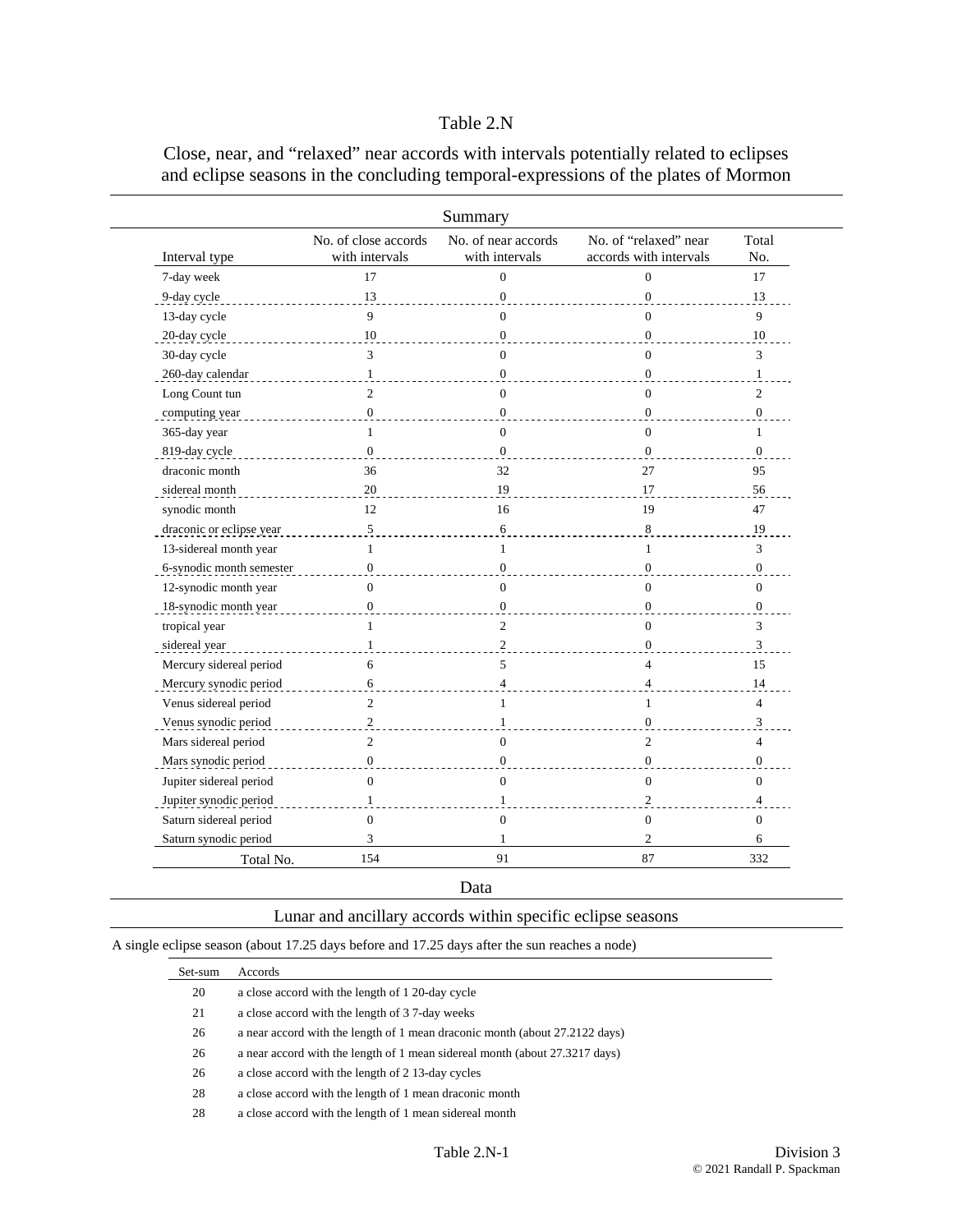### A single eclipse season (continued)

 $\overline{\phantom{0}}$ 

- 28 a near accord with the length of 1 mean synodic month (about 29.5306 days)
- 28 a close accord with the length of 4 7-day weeks
- 1. 31 a near accord with the length of 1 mean synodic month (about 29.5306 days) .............................

1.0 draconic or eclipse years (eclipse season: about 329.37 to 363.87 days)

| Set-sum | Accords                                                                                           |
|---------|---------------------------------------------------------------------------------------------------|
| 336     | a close accord with the length of 487-day weeks                                                   |
| 336     | a near accord with the length of 1.5 mean sidereal periods of Venus (about 337.0517 days)         |
| 345     | a near accord with the length of 1 mean draconic year (about 346.6201 days)                       |
| 345     | a shorter near accord with the length of 3 mean synodic periods of Mercury (about 347.6236 days)  |
| 346     | a close accord with the length of 1 mean draconic year                                            |
| 346     | a near accord with the length of 3 mean synodic periods of Mercury                                |
| 347     | a close accord with the length of 1 mean draconic year                                            |
| 347     | a close accord with the length of 3 mean sidereal periods of Mercury                              |
| 348     | a near accord with the length of 1 mean draconic year                                             |
| 348     | a close accord with the length of 3 mean synodic periods of Mercury                               |
| 349     | a longer near accord with the length of 1 mean draconic year                                      |
| 349     | a near accord with the length of 3 mean synodic periods of Mercury                                |
| 349     | a shorter near accord with the length of 4 mean sidereal periods of Mercury (about 351.8776 days) |
| 350     | a close accord with the length of 50 7-day weeks                                                  |
| 350     | a near accord with the length of 4 mean sidereal periods of Mercury (about 351.8776 days)         |
| 350     | a longer near accord with the length of 3 mean synodic periods of Mercury (about 347.6326 days)   |
| 360     | a close accord with the length of 40 9-day cycles                                                 |
| 360     | a close accord with the length of 18 20-day cycles                                                |
| 360     | a close accord with the length of 12 30-day cycles                                                |
| 360     | a close accord with the length of 1 Long Count tun (360 days)                                     |

2.0 draconic or eclipse years (eclipse season: about 675.99 to 710.49 days)

| Set-sum | Accords                                                                                  |
|---------|------------------------------------------------------------------------------------------|
| 691     | a shorter near accord with the length of 25.5 mean draconic months (about 693.9116 days) |
| 691     | a shorter near accord with the length of 23.5 mean synodic months (about 693.9689 days)  |
| 691     | a shorter near accord with the length of 2 mean draconic years (about 693.2402 days)     |

3.0 draconic or eclipse years (eclipse season: about 1022.61 to 1057.11 days)

| Set-sum | Accords                                                                                          |
|---------|--------------------------------------------------------------------------------------------------|
| 1024    | a close accord with the length of 37.5 mean sidereal periods of Mercury (about 1024.5623 days    |
| 1036    | a near accord with the length of 38 mean draconic months (about 1034.0644 days)                  |
| 1036    | a shorter near accord with the length of 38 mean sidereal months (about 1038.2231 days)          |
| 1036    | a longer near accord with the length of 35 mean synodic months (about 1033.5707 days)            |
| 1036    | a close accord with the length of 1487-day weeks                                                 |
| 1038    | a close accord with the length of 38 mean sidereal months                                        |
| 1038    | a near accord with the length of 3 mean draconic years (about 1039.8602 days)                    |
| 1045    | a shorter near accord with the length of 38.5 mean draconic months (about 1047.6705 days)        |
| 1045    | a longer near accord with the length of 9 mean synodic periods of Mercury (about 1042.8979 days) |

#### 3.5 draconic or eclipse years (eclipse season: about 1195.92 to 1230.42 days)

| Set-sum | Accords                                                                                   |
|---------|-------------------------------------------------------------------------------------------|
| 1198    | a close accord with the length of 44 mean draconic months (about 1197.3377 days)          |
| 1198    | a shorter near accord with the length of 40.5 mean synodic months (about 1195.9889 days)  |
| 1198    | a near accord with the length of 3 mean synodic periods of Jupiter (about 1196.6526 days) |
| 1201    | a near accord with the length of 44 mean sidereal months (about 1202.1530 days)           |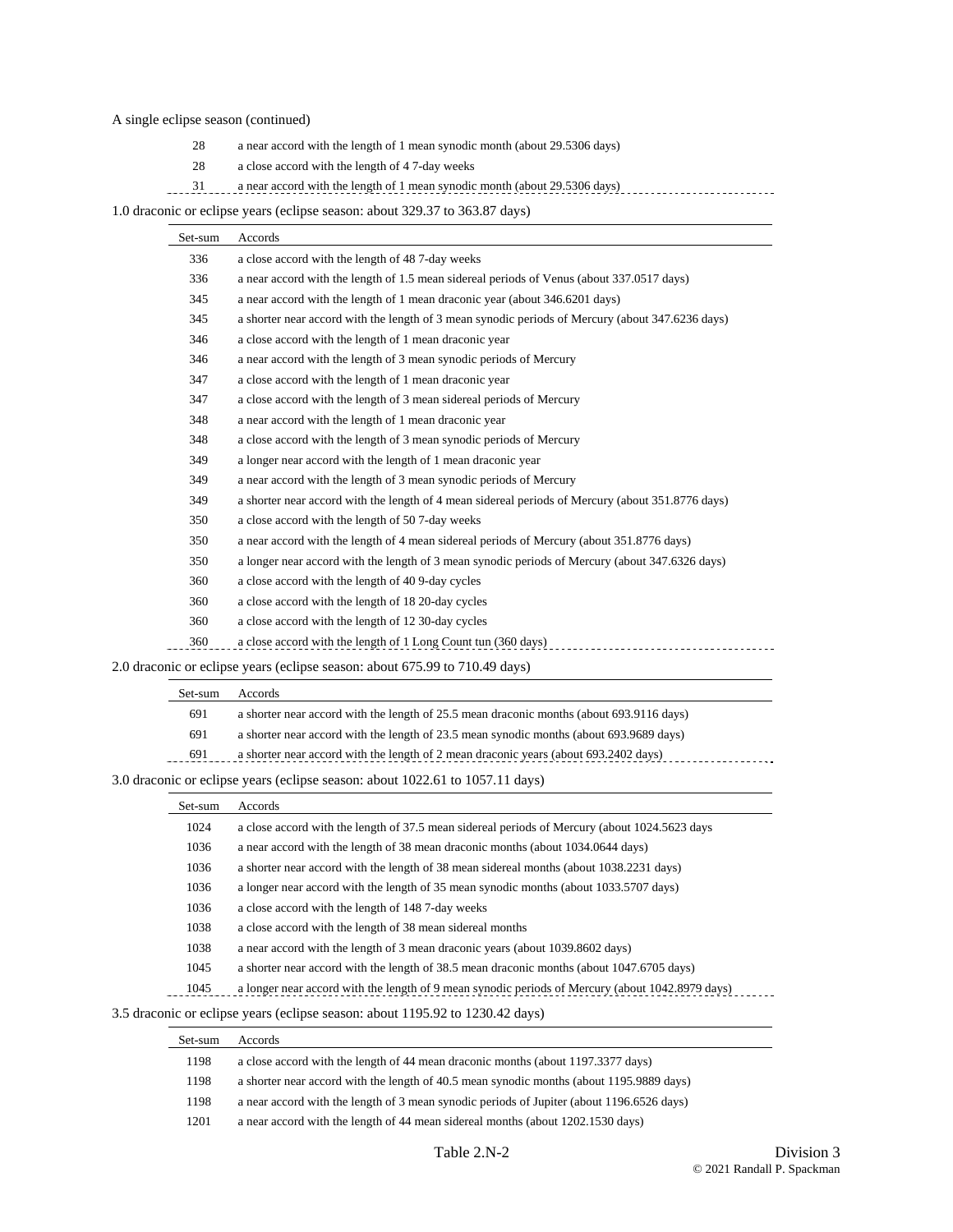### 3.5 draconic or eclipse years (continued)

- 1208 a shorter near accord with the length of 44.5 mean draconic months (about 1210.9438 days)
- 1208 a shorter near accord with the length of 41 mean synodic months (about 1210.7542 days)
- 1211 a close accord with the length of 44.5 mean draconic months
- 1211 a close accord with the length of 41 mean synodic months
- 1211 a close accord with the length of 173 7-day weeks

1211 a shorter near accord with the length of 3.5 mean draconic years (about 1213.1703 days)

4.0 draconic or eclipse years (eclipse season: about 1369.23 to 1403.73 days)

| Set-sum | Accords                                                                                         |
|---------|-------------------------------------------------------------------------------------------------|
| 1371    | a shorter near accord with the length of 46.5 mean synodic months (about 1373.1724 days)        |
| 1371    | a shorter near accord with the length of 2 mean sidereal periods of Mars (about 1373.9915 days) |
| 1373    | a near accord with the length of 50.5 mean draconic months (about 1374.2171 days)               |
| 1373    | a close accord with the length of 46.5 mean synodic months                                      |
| 1373    | a close accord with the length of 2 mean sidereal periods of Mars                               |
| 1384    | a shorter near accord with the length of 4 mean draconic years (about 1386.4803 days)           |
| 1390    | a longer near accord with the length of 51 mean draconic months (about 1387.8232 days)          |
| 1390    | a shorter near accord with the length of 47 mean synodic months (about 1387.9377 days)          |
| 1390    | a close accord with the length of 12 mean synodic periods of Mercury (about 1390.5305 days)     |
|         |                                                                                                 |

4.5 draconic or eclipse years (eclipse season: about 1542.54 to 1577.04 days)

| Set-sum | Accords                                                                                   |
|---------|-------------------------------------------------------------------------------------------|
| 1543    | a close accord with the length of 56.5 mean sidereal months (about 1543.6738 days)        |
| 1549    | a shorter near accord with the length of 57 mean draconic months (about 1551.0965 days)   |
| 1549    | a near accord with the length of 52.5 mean synodic months (about 1550.3560 days)          |
| 1573    | a longer near accord with the length of 57.5 mean sidereal months (about 1570.9955 days)  |
| 1573    | a close accord with the length of 121 13-day cycles                                       |
| 1573    | a close accord with the length of 7 mean sidereal periods of Venus (about 1572.9081 days) |
| 1576    | a shorter near accord with the length of 58 mean draconic months (about 1578.3088 days)   |
|         |                                                                                           |

5.0 draconic or eclipse years (eclipse season: about 1715.85 to 1750.35 days)

| Set-sum | Accords                                                                                |
|---------|----------------------------------------------------------------------------------------|
| 1724    | a longer near accord with the length of 63 mean sidereal months (about 1721.2646 days) |
| 1727    | a close accord with the length of 63.5 mean draconic months (about 1727.9760 days)     |
| 1727    | a close accord with the length of 58.5 mean synodic months (about 1727.5395 days)      |
| 1735    | a close accord with the length of 63.5 mean sidereal months (about 1734.9254 days)     |
| 1735    | a near accord with the length of 5 mean draconic years (about 1733.1004 days)          |
| 1744    | a longer near accord with the length of 64 mean draconic months (about 1741.5821 days) |
| 1744    | a near accord with the length of 59 mean synodic months (about 1742.3048 days)         |
| 1745    | a longer near accord with the length of 59 mean synodic months                         |
|         |                                                                                        |

6.0 draconic or eclipse years (eclipse season: about 2062.47 to 2096.97 days)

|                                                          | Set-sum | Accords                                                                                 |  |  |  |
|----------------------------------------------------------|---------|-----------------------------------------------------------------------------------------|--|--|--|
|                                                          | 2064    | a near accord with the length of 75.5 mean sidereal months (about 2062.7853 days)       |  |  |  |
| a close accord with the length of 2967-day weeks<br>2072 |         |                                                                                         |  |  |  |
|                                                          |         | 6.5 draconic or eclipse years (eclipse season: about 2235.78 to 2270.28 days)           |  |  |  |
| Set-sum<br>Accords                                       |         |                                                                                         |  |  |  |
|                                                          | 2251    | a shorter near accord with the length of 6.5 mean draconic years (about 2253.0305 days) |  |  |  |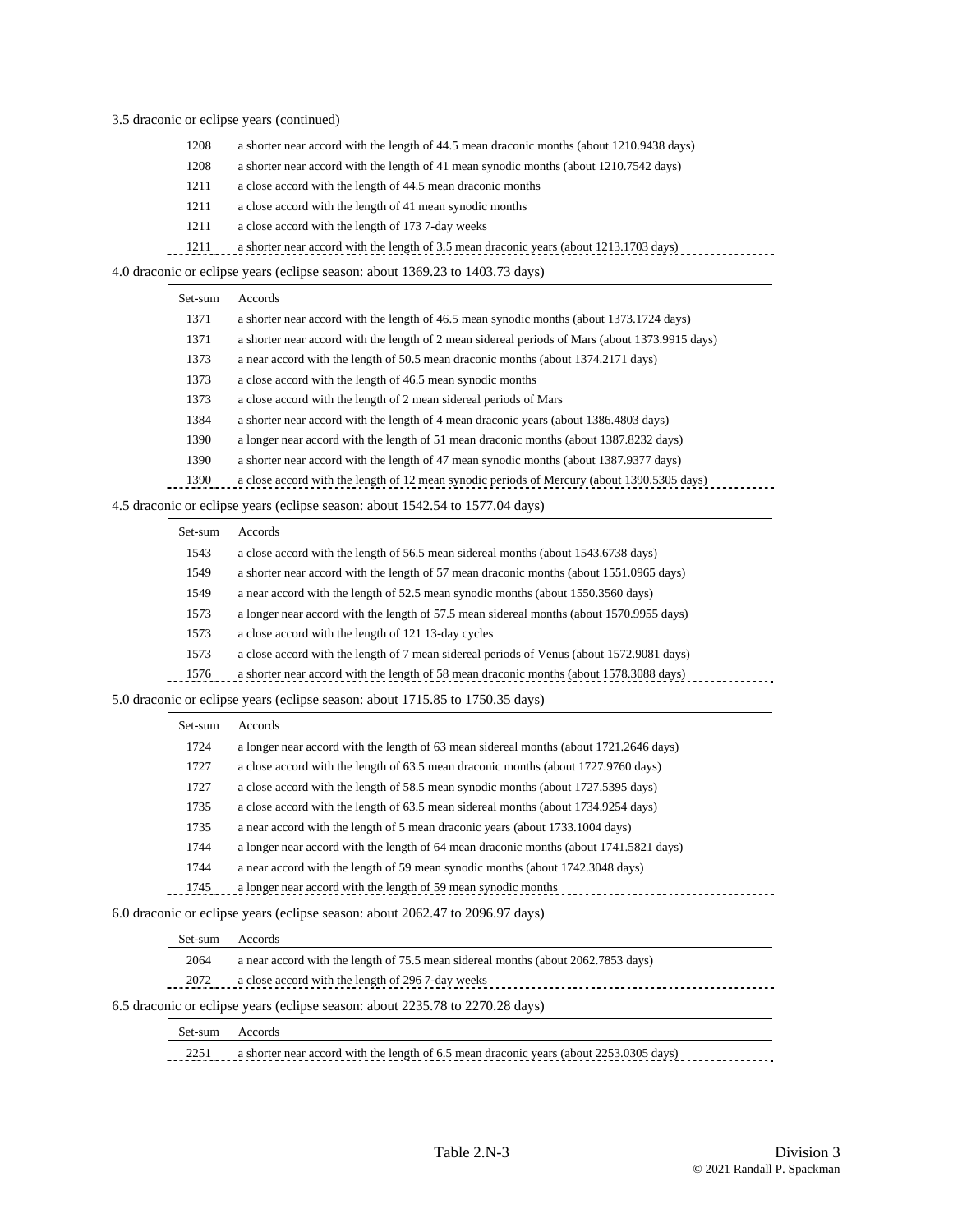|  |  |  | 7.0 draconic or -eclipse years (eclipse season: about 2409.09 to 2443.59 days) |  |
|--|--|--|--------------------------------------------------------------------------------|--|
|  |  |  |                                                                                |  |

| a close accord with the length of 88.5 mean draconic months (about 2408.2815 days)<br>2409<br>a longer near accord with the length of 81.5 mean synodic months (about 2406.7431 days)<br>2409 | Set-sum | Accords                                                           |
|-----------------------------------------------------------------------------------------------------------------------------------------------------------------------------------------------|---------|-------------------------------------------------------------------|
|                                                                                                                                                                                               |         |                                                                   |
|                                                                                                                                                                                               |         |                                                                   |
|                                                                                                                                                                                               | 2411    | a longer near accord with the length of 88.5 mean draconic months |

7.5 draconic or eclipse years (eclipse season: about 2582.40 to 2616.90 days)

| Set-sum | Accords                                                                                       |
|---------|-----------------------------------------------------------------------------------------------|
| 2597    | a near accord with the length of 95.5 mean draconic months (about 2598.7670 days)             |
| 2597    | a near accord with the length of 95 mean sidereal months (about 2595.5577 days)               |
| 2597    | a near accord with the length of 88 mean synodic months (about 2598.6919 days)                |
| 2597    | a close accord with the length of 371 7-day weeks                                             |
| 2597    | a near accord with the length of 29.5 mean sidereal periods of Mercury (about 2595.0970 days) |
| 2597    | a shorter near accord with the length of 7.5 mean draconic years (about 2599.6506 days)       |
|         | $\mu$ or estimas wears (estimas assessory about 2020 02 to 2062 52 deve)                      |

8.5 draconic or eclipse years (eclipse season: about 2929.02 to 2963.52 days)

| Set-sum | Accords                                                                             |
|---------|-------------------------------------------------------------------------------------|
| 2933    | a close accord with the length of 419 7-day weeks                                   |
| 2938    | a close accord with the length of 108 mean draconic months (about 2938.9198 days)   |
| 2938    | a close accord with the length of 107.5 mean sidereal months (about 2937.0785 days) |
| 2938    | a close accord with the length of 99.5 mean synodic months (about 2938.2937 days)   |
| 2938    | a close accord with the length of 226 13-day cycles                                 |
|         |                                                                                     |

9.0 draconic or eclipse years (eclipse season: about 3102.33 to 3136.83 days)

| Set-sum | Accords                                                                                    |
|---------|--------------------------------------------------------------------------------------------|
| 3113    | a shorter near accord with the length of 114.5 mean draconic months (about 3115.7992 days) |
| 3113    | a near accord with the length of 114 mean sidereal months (about 3114.6692 days)           |
| 3113    | a shorter near accord with the length of 105.5 mean synodic months (about 3115.4772 days)  |
| 3114    | a near accord with the length of 114.5 mean draconic months                                |
| 3114    | a close accord with the length of 114 mean sidereal months                                 |
| 3114    | a near accord with the length of 105.5 mean synodic months                                 |
| 3114    | a close accord with the length of 346 9-day cycles                                         |
|         |                                                                                            |

### 9.5 draconic or eclipse years (eclipse season: about 3275.64 to 3310.14 days)

| Set-sum | Accords                                                                                 |  |  |  |  |
|---------|-----------------------------------------------------------------------------------------|--|--|--|--|
| 3294    | a near accord with the length of 121 mean draconic months (about 3292.6786 days)        |  |  |  |  |
| 3294    | a near accord with the length of 120.5 mean sidereal months (about 3292.2600 days)      |  |  |  |  |
| 3294    | a near accord with the length of 111.5 mean synodic months (about 3292.6608 days)       |  |  |  |  |
| 3294    | a close accord with the length of 366 9-day cycles                                      |  |  |  |  |
| 3294    | a near accord with the length of 9.5 mean draconic years (about 3292.8907 days)         |  |  |  |  |
| 3308    | a near accord with the length of 121.5 mean draconic months (about 3306.2847 days)      |  |  |  |  |
| 3308    | a longer near accord with the length of 121 mean sidereal months (about 3305.9209 days) |  |  |  |  |
| 3308    | a close accord with the length of 112 mean synodic months (about 3307.4261 days)        |  |  |  |  |
|         |                                                                                         |  |  |  |  |

### 10.0 draconic or eclipse years (eclipse season: about 3448.95 to 3483.45 days)

| Set-sum | Accords                                                                                            |
|---------|----------------------------------------------------------------------------------------------------|
| 3474    | a close accord with the length of 3869-day cycles                                                  |
| 3474    | a close accord with the length of 39.5 mean sidereal periods of Mercury (about 3474.7909 days)     |
| 3474    | a shorter near accord with the length of 30 mean synodic periods of Mercury (about 3476.3262 days) |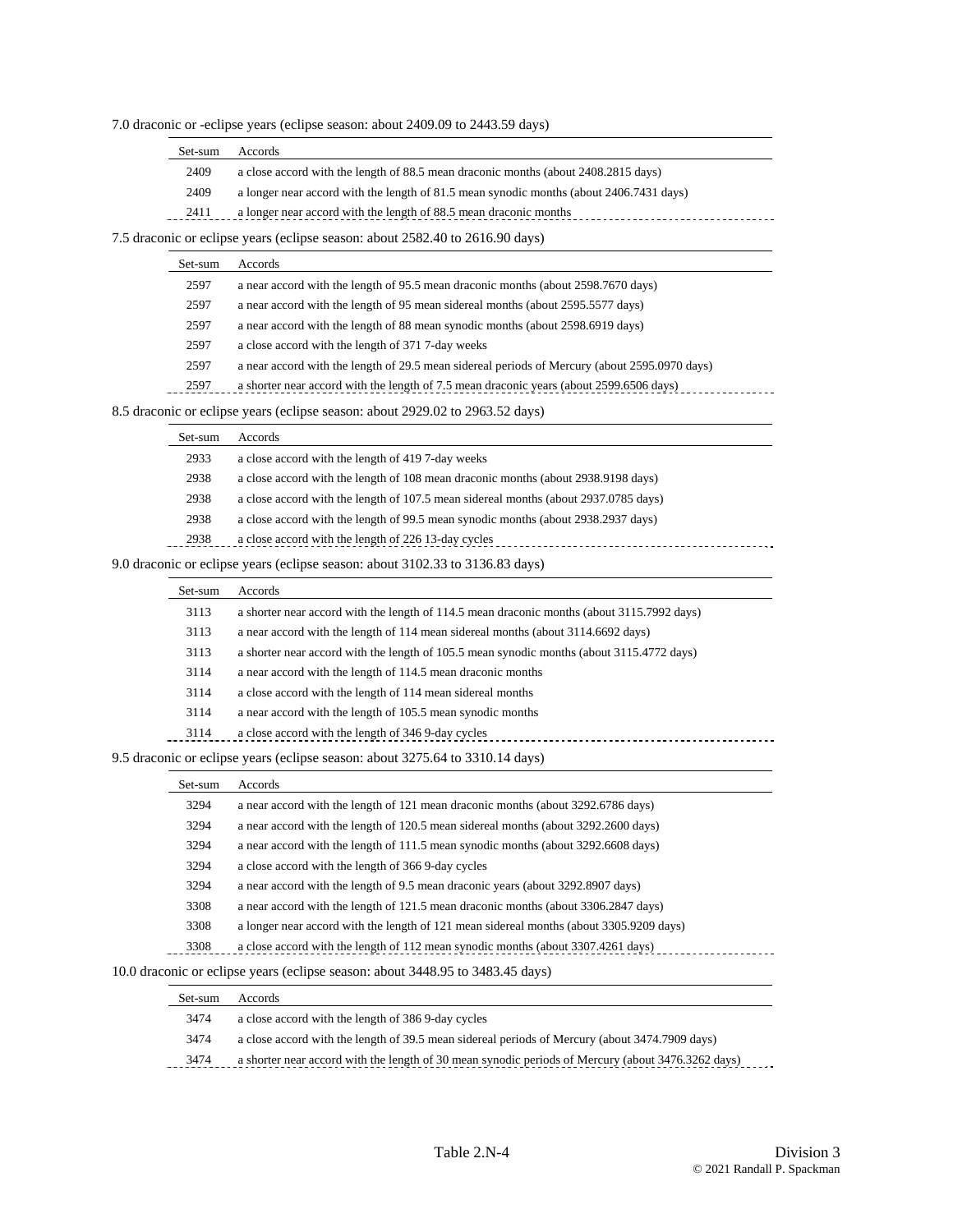11.0 draconic or eclipse years (eclipse season: about 3795.57 to 3830.07 days)

| Set-sum Accords |                                                                                                                                                                                |
|-----------------|--------------------------------------------------------------------------------------------------------------------------------------------------------------------------------|
| 3819            | a close accord with the length of 17 mean sidereal periods of Venus (about 3819.9197 days)<br>,但是,他们的人们就是一个人的人,但是,他们的人们就是一个人的人,但是,他们的人们就是一个人的人,但是,他们的人们就是一个人的人,他们的人们就是一个人的人,他们 |

12.5 draconic or eclipse years (eclipse season: about 4315.50 to 4350.00 days)

| Set-sum | Accords                                                                                   |
|---------|-------------------------------------------------------------------------------------------|
| 4316    | a longer near accord with the length of 158.5 mean draconic months (about 4313.1369 days) |
| 4316    | a close accord with the length of 158 mean sidereal months (about 4316.8223 days)         |
| 4316    | a close accord with the length of 332 13-day cycles                                       |
|         | 13.5 draconic or eclipse years (eclipse season: about 4662.12 to 4696.62 days)            |

| Set-sum | Accords                                           |
|---------|---------------------------------------------------|
| 4676    | a close accord with the length of 668 7-day weeks |

14.0 draconic or eclipse years (eclipse season: about 4835.43 to 4869.93 days)

| Set-sum    | Accords |  |  |  |
|------------|---------|--|--|--|
| $\sqrt{2}$ |         |  |  |  |

4857 a close accord with the length of 178.5 mean draconic months (about 4857.3813 days)

4857 a close accord with the length of 164.5 mean synodic months (about 4857.7821 days)

15.0 draconic or eclipse years (eclipse season: about 5182.05 to 5216.55 days)

|                                                                                | Set-sum | Accords                                                                                |
|--------------------------------------------------------------------------------|---------|----------------------------------------------------------------------------------------|
|                                                                                | 5197    | a close accord with the length of 191 mean draconic months (about 5197.5340 days)      |
|                                                                                | 5197    | a close accord with the length of 176 mean synodic months (about 5197.3838 days)       |
|                                                                                | 5197    | a shorter near accord with the length of 15 mean draconic years (about 5199.3011 days) |
| 18.5 draconic or eclipse years (eclipse season: about 6395.22 to 6429.72 days) |         |                                                                                        |

| Set-sum | Accords                                                                                     |
|---------|---------------------------------------------------------------------------------------------|
| 6413    | a close accord with the length of 18.5 mean draconic years (about 6412.4714 days)           |
| 6423    | a close accord with the length of 236 mean draconic months (about 6422.0839 days)           |
| 6423    | a longer near accord with the length of 235 mean sidereal months (about 6420.5901 days)     |
| 6423    | a close accord with the length of 217.5 mean synodic months (about 6422.9033 days)          |
| 6423    | a near accord with the length of 73 mean sidereal periods of Mercury (about 6421.7655 days) |
| 6423    | a close accord with the length of 11 mean synodic periods of Venus (about 6423.1383 days)   |
|         |                                                                                             |

### 21.0 draconic or eclipse years (eclipse season: about 7261.77 to 7296.27 days)

|                                                                                | Set-sum | Accords                                                                            |
|--------------------------------------------------------------------------------|---------|------------------------------------------------------------------------------------|
|                                                                                | 7278    | a near accord with the length of 267.5 mean draconic months (about 7279.2689 days) |
|                                                                                | 7278    | a near accord with the length of 246.5 mean synodic months (about 7279.2904 days)  |
|                                                                                | 7278    | a near accord with the length of 21 mean draconic years (about 7279.0216 days)     |
| 24.0 draconic or eclipse years (eclipse season: about 8301.63 to 8336.13 days) |         |                                                                                    |

| Set-sum | Accords                                                                                           |
|---------|---------------------------------------------------------------------------------------------------|
| 8316    | a longer near accord with the length of 305.5 mean draconic months (about 8313.3332 days)         |
| 8316    | a close accord with the length of 1188 7-day weeks                                                |
| 8316    | a close accord with the length of 924 9-day cycles                                                |
| 8316    | a longer near accord with the length of 37 mean sidereal periods of Venus (about 8313.9429 days)  |
| 8316    | a shorter near accord with the length of 22 mean synodic periods of Saturn (about 8318.0258 days) |
| 8316    | a shorter near accord with the length of 24 mean draconic years (about 8318.8818 days)            |
| 8319    | a close accord with the length of 304.5 mean sidereal months (about 8319.4455 days)               |
| 8319    | a close accord with the length of 22 mean synodic periods of Saturn (about 8318.0258 days)        |
| 8319    | a close accord with the length of 24 mean draconic years                                          |
|         |                                                                                                   |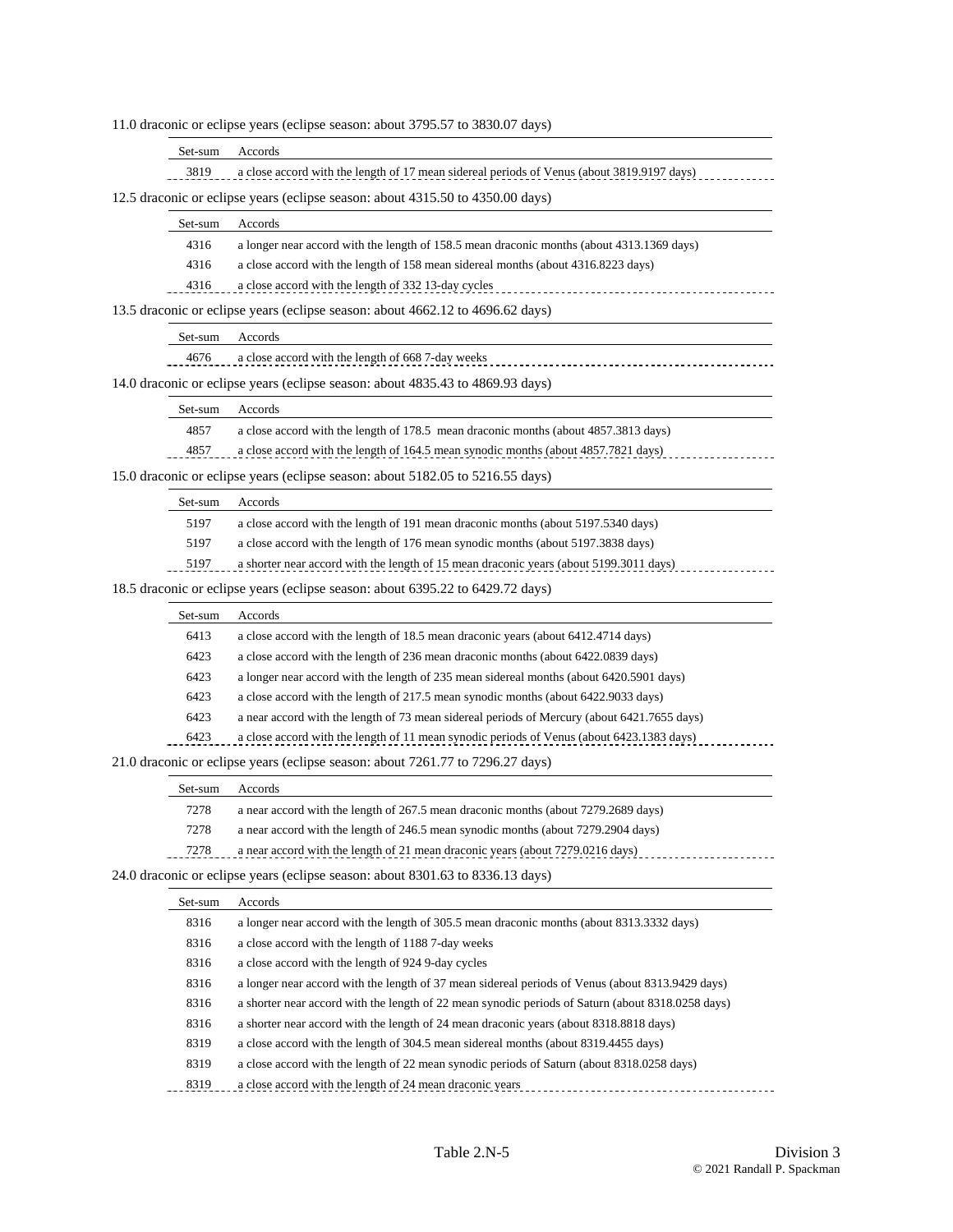| 30.0 draconic or eclipse years (eclipse season: about 10381.35 to 10415.85 days) |  |  |  |  |  |  |
|----------------------------------------------------------------------------------|--|--|--|--|--|--|
|----------------------------------------------------------------------------------|--|--|--|--|--|--|

| Set-sum | Accords                                                                                              |
|---------|------------------------------------------------------------------------------------------------------|
| 10395   | a close accord with the length of 382 mean draconic months (about 10395.0680 days)                   |
| 10395   | a close accord with the length of 380.5 mean sidereal months (about 10395.8916 days)                 |
| 10395   | a close accord with the length of 352 mean synodic months (about 10394.7677 days)                    |
| 10395   | a shorter near accord with the length of 27.5 mean synodic periods of Saturn (about 10397.5322 days) |
| 10395   | a close accord with the length of 1485 7-day weeks                                                   |
| 10395   | a close accord with the length of 1155 9-day cycles                                                  |
| 10398   | a longer near accord with the length of 382 mean draconic months                                     |
| 10398   | a longer near accord with the length of 380.5 mean sidereal months                                   |
| 10398   | a close accord with the length of 27.5 mean synodic periods of Saturn (about 10397.5322 days)        |
| 10398   | a close accord with the length of 30 mean draconic years (about 10398.6023 days)                     |

# Lunar joint accords (draconic, sidereal, and synodic months) and ancillary accords

| Set-sum | Accords                                                                                         |
|---------|-------------------------------------------------------------------------------------------------|
| 326     | a close accord with the length of 12 mean draconic months (about 326.5466 days)                 |
| 326     | a near accord with the length of 12 mean sidereal months (about 327.8599 days)                  |
| 326     | a near accord with the length of 11 mean synodic months (about 324.8365 days)                   |
| 327     | a close accord with the length of 12 mean draconic months                                       |
| 327     | a close accord with the length of 12 mean sidereal months                                       |
| 327     | a longer near accord with the length of 11 mean synodic months                                  |
| 367     | a close accord with the length of 13.5 mean draconic months (about 367.3650 days)               |
| 367     | a near accord with the length of 13.5 mean sidereal months (about 368.8424 days)                |
| 367     | a shorter near accord with the length of 12.5 mean synodic months (about 369.1324 days)         |
| 367     | a near accord with the length of 1 mean tropical year (about 365.2422 days)                     |
| 367     | a near accord with the length of 1 mean sidereal year (about 365.2564 days)                     |
| 369     | a near accord with the length of 13.5 mean draconic months (about 367.3650 days)                |
| 369     | a close accord with the length of 13.5 mean sidereal months (about 368.8424 days)               |
| 369     | a close accord with the length of 12.5 mean synodic months (about 369.1324 days)                |
| 369     | a close accord with the length of 41 9-day cycles                                               |
| 396     | a near accord with the length of 14.5 mean draconic months (about 394.5772 days)                |
| 396     | a close accord with the length of 14.5 mean sidereal months (about 396.1641 days)               |
| 396     | a shorter near accord with the length of 13.5 mean synodic months (about 398.6630 days)         |
| 396     | a close accord with the length of 44 9-day cycles                                               |
| 396     | a close accord with the length of 4.5 mean sidereal periods of Mercury (about 395.8623 days)    |
| 396     | a shorter near accord with the length of 1 mean synodic period of Jupiter (about 398.8842 days) |
| 736     | a near accord with the length of 27 mean draconic months (about 734.7299 days)                  |
| 736     | a near accord with the length of 27 mean sidereal months (about 737.6848 days)                  |
| 736     | a shorter near accord with the length of 25 mean synodic months (about 738.2648 days)           |
| 3674    | a close accord with the length of 135 mean draconic months (about 3673.6497 days)               |
| 3674    | a close accord with the length of 134.5 mean sidereal months (about 3674.7633 days)             |
| 3674    | a shorter near accord with the length of 124.5 mean synodic months (about 3676.5585 days)       |
| 3960    | a close accord with the length of 145.5 mean draconic months (about 3959.3780 days)             |
| 3960    | a near accord with the length of 145 mean sidereal months (about 3961.6407 days)                |
| 3960    | a longer near accord with the length of 134 mean synodic months (about 3957.0991 days)          |
| 3960    | a close accord with the length of 440 9-day cycles                                              |
| 3960    | a close accord with the length of 198 20-day cycles                                             |
| 3960    | a close accord with the length of 132 30-day cycles                                             |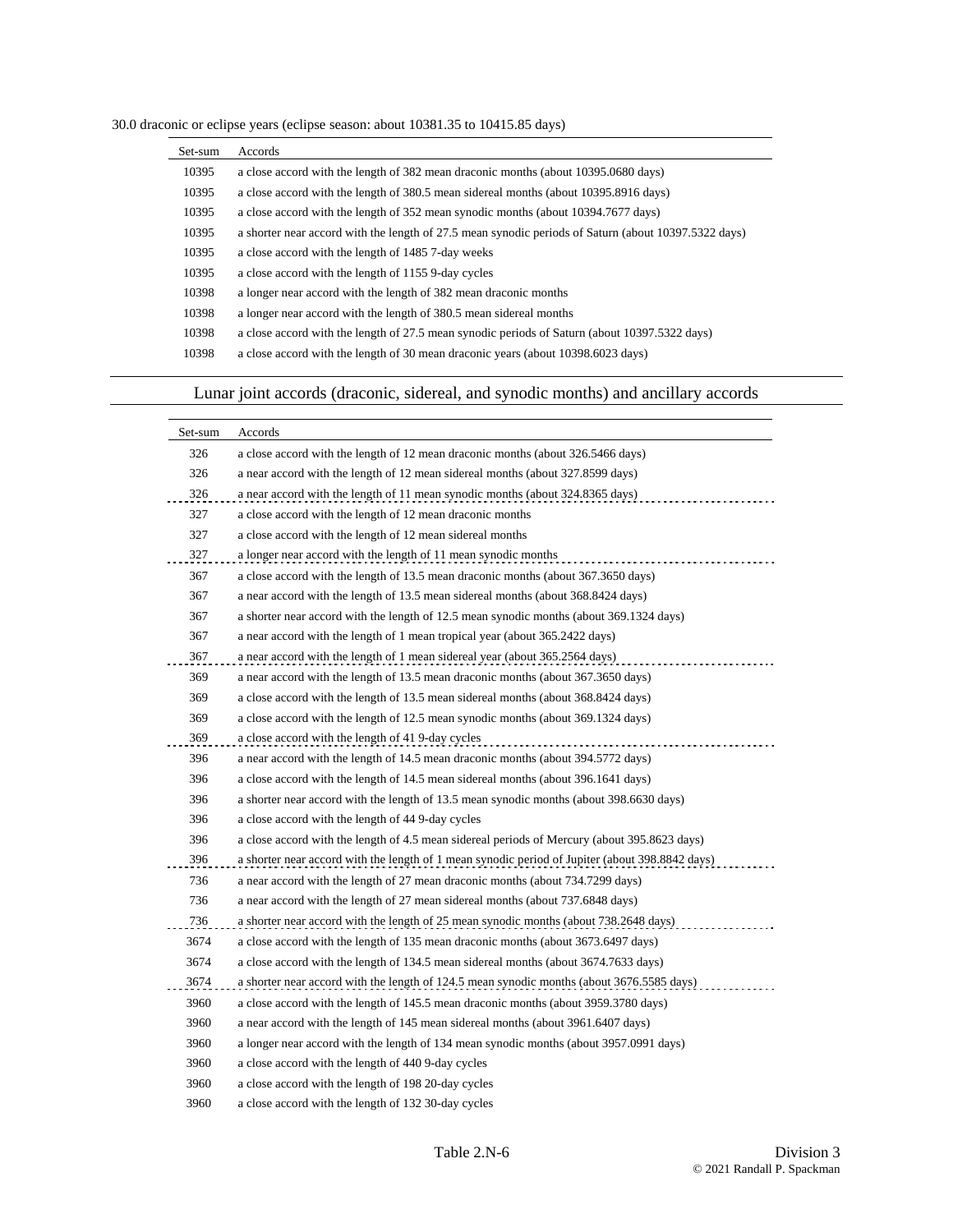| Set-sum | Accords                                                                                             |
|---------|-----------------------------------------------------------------------------------------------------|
| 3960    | a close accord with the length of 11 Long Count tuns (360 days)                                     |
| 3960    | a near accord with the length of 45 mean sidereal periods of Mercury (about 3958.6226 days)         |
| 8003    | a longer near accord with the length of 294 mean draconic months (about 8000.3927 days)             |
| 8003    | a shorter near accord with the length of 293 mean sidereal months (about 8005.2464 days)            |
| 8003    | a close accord with the length of 271 mean synodic months (about 8002.7899 days)                    |
| 8003    | a shorter near accord with the length of 91 mean sidereal periods of Mercury (about 8005.2145 days) |
| 9998    | a shorter near accord with the length of 367.5 mean draconic months (about 10000.4909 days)         |
| 9998    | a near accord with the length of 366 mean sidereal months (about 9999.7276 days)                    |
| 9998    | a near accord with the length of 338.5 mean synodic months (about 9996.1047 days)                   |
| 9998    | a near accord with the length of 44.5 mean sidereal periods of Venus (about 9999.2016 days)         |

# Lunar joint accords (draconic and synodic months) and ancillary accords

| Set-sum | Accords                                                                                            |
|---------|----------------------------------------------------------------------------------------------------|
| 324     | a shorter near accord with the length of 12 mean draconic months (about 326.5466 days)             |
| 324     | a close accord with the length of 11 mean synodic months (about 324.8365 days)                     |
| 324     | a close accord with the length of 36 9-day cycles                                                  |
| 1523    | a close accord with the length of 56 mean draconic months (about 1523.8843 days)                   |
| 1523    | a longer near accord with the length of 51.5 mean synodic months (about 1520.8254 days)            |
| 2572    | a close accord with the length of 94.5 mean draconic months (about 2571.5548 days)                 |
| 2572    | a longer near accord with the length of 87 mean synodic months (about 2569.1613 days)              |
| 2626    | a close accord with the length of 96.5 mean draconic months (about 2625.9792 days)                 |
| 2626    | a shorter near accord with the length of 89 mean synodic months (about 2628.2225 days)             |
| 2626    | a close accord with the length of 20213-day cycles                                                 |
| 2626    | a near accord with the length of 4.5 mean synodic periods of Venus (about 2627.6475 days)          |
| 4121    | a near accord with the length of 151.5 mean draconic months (about 4122.6513 days)                 |
| 4121    | a near accord with the length of 139.5 mean synodic months (about 4119.5173 days)                  |
| 4121    | a close accord with the length of 317 13-day cycles                                                |
| 4121    | a close accord with the length of 6 mean sidereal periods of Mars (about 4121.9746 days)           |
| 4461    | a near accord with the length of 164 mean draconic months (about 4462.8041 days)                   |
| 4461    | a near accord with the length of 151 mean synodic months (about 4459.1191 days)                    |
| 4461    | a close accord with the length of 38.5 mean synodic periods of Mercury (about 4461.2853 days)      |
| 5078    | a shorter near accord with the length of 186.5 mean draconic months (about 5075.0790 days)         |
| 5078    | a near accord with the length of 172 mean synodic months (about 5079.2615 days)                    |
| 6882    | a shorter near accord with the length of 253 mean draconic months (about 6884.6917 days)           |
| 6882    | a near accord with the length of 233 mean synodic months (about 6880.6275 days)                    |
| 7576    | a shorter near accord with the length of 278.5 mean draconic months (about 7578.6033 days)         |
| 7576    | a near accord with the length of 256.5 mean synodic months (about 7574.5963 days)                  |
| 7576    | a shorter near accord with the length of 19 mean synodic periods of Jupiter (about 7578.8000 days) |
| 7603    | a shorter near accord with the length of 279.5 mean draconic months (about 7605.8155 days)         |
| 7603    | a near accord with the length of 257.5 mean synodic months (about 7604.1269 days)                  |
| 8000    | a close accord with the length of 294 mean draconic months (about 8000.3927 days)                  |
| 8000    | a shorter near accord with the length of 271 mean synodic months (about 8002.7899 days)            |
| 8000    | a close accord with the length of 400 20-day cycles                                                |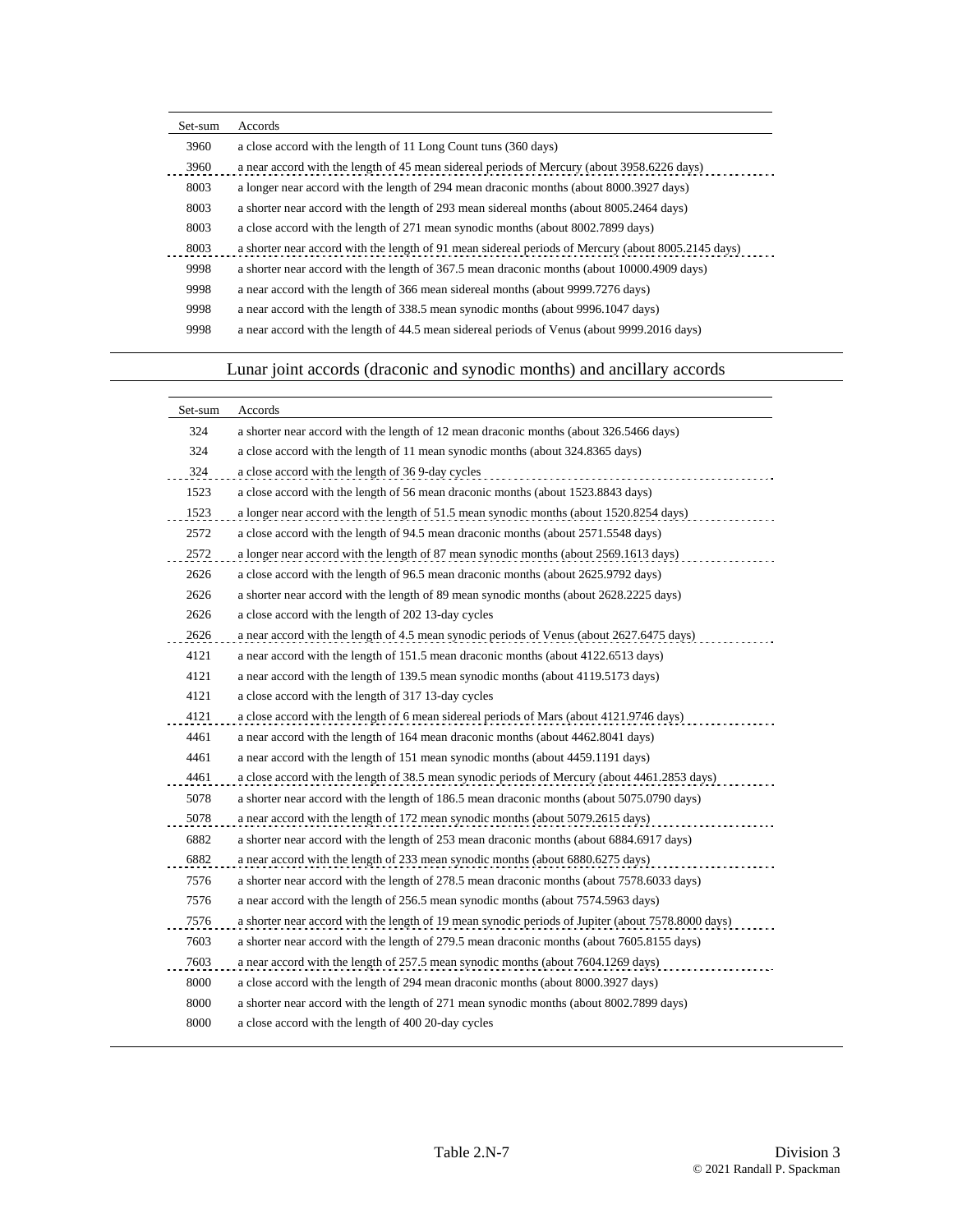| Set-sum | Accords                                                                                      |
|---------|----------------------------------------------------------------------------------------------|
| 40      | a close accord with the length of 1.5 mean draconic months (about 40.8183 days)              |
| 40      | a close accord with the length of 1.5 mean sidereal months (about 40.9825 days)              |
| 40      | a close accord with the length of 2 20-day cycles                                            |
| 56      | a near accord with the length of 2 mean draconic months (about 54.4244 days)                 |
| 56      | a near accord with the length of 2 mean sidereal months (about 54.6433 days)                 |
| 56      | a close accord with the length of 87-day weeks                                               |
| 80      | a near accord with the length of 3 mean draconic months (about 81.6367 days)                 |
| 80      | a near accord with the length of 3 mean sidereal months (about 81.9650 days)                 |
| 80      | a close accord with the length of 4 20-day cycles                                            |
| 366     | a near accord with the length of 13.5 mean draconic months (about 367.3650 days)             |
| 366     | a shorter near accord with the length of 13.5 mean sidereal months (about 368.8424 days)     |
| 366     | a close accord with the length of 1 mean tropical year (about 365.2422 days)                 |
| 366     | a close accord with the length of 1 mean sidereal year (about 365.2564 days)                 |
| 380     | a close accord with the length of 14 mean draconic months (about 380.9711 days)              |
| 380     | a shorter near accord with the length of 14 mean sidereal months (about 382.5032 days)       |
| 380     | a close accord with the length of 19 20-day cycles                                           |
| 380     | a near accord with the length of 1 mean synodic period of Saturn (about 378.0921 days)       |
| 395     | a close accord with the length of 14.5 mean draconic months (about 394.5772 days)            |
| 395     | a near accord with the length of 14.5 mean sidereal months (about 396.1641 days)             |
| 395     | a close accord with the length of 4.5 mean sidereal periods of Mercury (about 395.8623 days) |
| 437     | a near accord with the length of 16 mean draconic months (about 435.3955 days)               |
| 437     | a close accord with the length of 16 mean sidereal months (about 437.1466 days)              |
| 465     | a longer near accord with the length of 17 mean draconic months (about 462.6077 days)        |
| 465     | a close accord with the length of 17 mean sidereal months (about 464.4682 days)              |
| 465     | a near accord with the length of 4 mean synodic periods of Mercury (about 463.5102 days)     |
| 653     | a close accord with the length of 24 mean draconic months (about 653.0933 days)              |
| 653     | a shorter near accord with the length of 24 mean sidereal months (about 655.7198 days)       |
| 763     | a near accord with the length of 28 mean draconic months (about 761.9422 days)               |
| 763     | a shorter near accord with the length of 28 mean sidereal months (about 765.0065 days)       |
| 763     | a close accord with the length of 109 7-day weeks                                            |
| 1118    | a longer near accord with the length of 41 mean draconic months (about 1115.7010 days)       |
| 1118    | a shorter near accord with the length of 41 mean sidereal months (about 1120.1881 days)      |
| 1118    | a close accord with the length of 86 13-day cycles                                           |
| 2488    | a near accord with the length of 91.5 mean draconic months (about 2489.9181 days)            |
| 2488    | a near accord with the length of 91 mean sidereal months (about 2486.2711 days)              |
| 2488    | a near accord with the length of 7 13-sidereal month years (about 2486.2711 days)            |
| 2651    | a shorter near accord with the length of 97.5 mean draconic months (about 2653.1915 days)    |
| 2651    | a close accord with the length of 97 mean sidereal months (about 2650.2010 days)<br>.        |
| 2898    | a close accord with the length of 106.5 mean draconic months (about 2898.1014 days)          |
| 2898    | a near accord with the length of 106 mean sidereal months (about 2896.0960 days)             |
| 2898    | a close accord with the length of 414 7-day weeks                                            |
| 2898    | a close accord with the length of 322 9-day cycles                                           |
| 2898    | a near accord with the length of 25 mean synodic periods of Mercury (about 2896.9385 days)   |
| 3197    | a close accord with the length of 117.5 mean draconic months (about 3197.4359 days)          |
| 3197    | a close accord with the length of 117 mean sidereal months (about 3196.6342 days)            |
| 3197    | a close accord with the length of 9 mean 13-sidereal month years (about 3196.6342 days)      |

# Lunar joint accords (draconic and sidereal months) and ancillary accords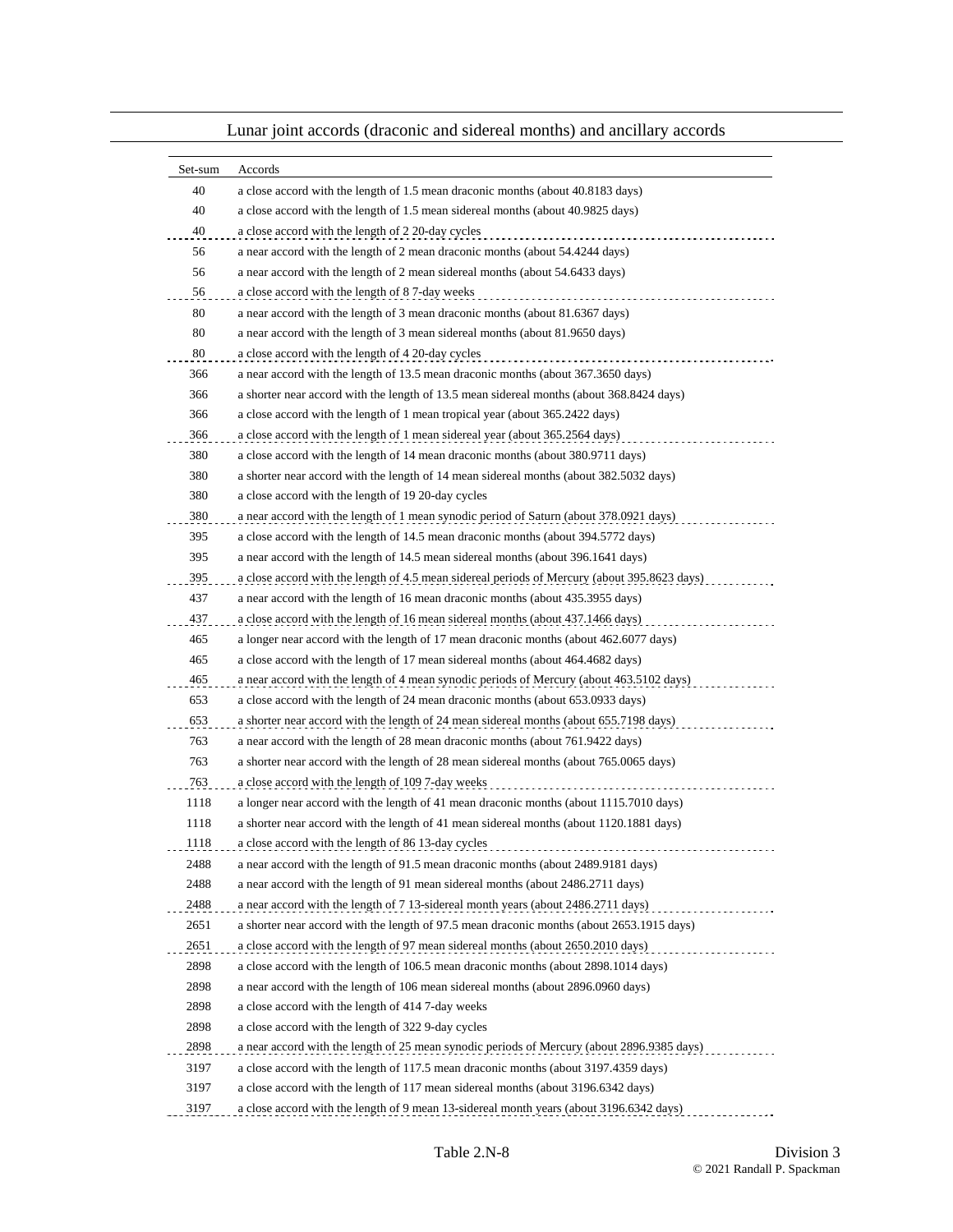| Set-sum | Accords                                                                                              |
|---------|------------------------------------------------------------------------------------------------------|
| 3565    | a close accord with the length of 131 mean draconic months (about 3564.8008 days)                    |
| 3565    | a close accord with the length of 130.5 mean sidereal months (about 3565.4766 days)                  |
| 3565    | a longer near accord with the length of 40.5 mean sidereal periods of Mercury (about 3562.7603 days) |
| 3566    | a near accord with the length of 131 mean draconic months (about 3564.8008 days)                     |
| 3566    | a close accord with the length of 130.5 mean sidereal months (about 3565.4766 days)                  |
| 3701    | a close accord with the length of 136 mean draconic months (about 3700.8619 days)                    |
| 3701    | a near accord with the length of 135.5 mean sidereal months (about 3702.0849 days)                   |
| 4437    | a near accord with the length of 163 mean draconic months (about 4435.5919 days)                     |
| 4437    | a shorter near accord with the length of 162.5 mean sidereal months (about 4439.7698 days)           |
| 4437    | a close accord with the length of 493 9-day cycles                                                   |
| 4437    | a shorter near accord with the length of 12.5 13-sidereal month years (about 4439.7698 days)         |
| 5794    | a shorter near accord with the length of 213 mean draconic months (about 5796.2029 days)             |
| 5794    | a near accord with the length of 212 mean sidereal months (about 5792.1919 days)                     |
| 5794    | a close accord with the length of 50 mean synodic periods of Mercury (about 5793.8770 days)          |
| 6122    | a close accord with the length of 225 mean draconic months (about 6122.7495 days)                    |
| 6122    | a near accord with the length of 224 mean sidereal months (about 6120.0518 days)                     |
| 6788    | a near accord with the length of 249.5 mean draconic months (about 6789.4489 days)                   |
| 6788    | a near accord with the length of 248.5 mean sidereal months (about 6789.4325 days)                   |
| 7198    | a close accord with the length of 264.5 mean draconic months (about 7197.6322 days)                  |
| 7198    | a near accord with the length of 263.5 mean sidereal months (about 7199.2574 days)                   |
| 7579    | a close accord with the length of 278.5 mean draconic months (about 7578.6033 days)                  |
| 7579    | a shorter near accord with the length of 277.5 mean sidereal months (about 7581.7607 days)           |
| 7579    | a close accord with the length of 583 13-day cycles                                                  |
| 7579    | a close accord with the length of 19 mean synodic periods of Jupiter (about 7578.8000 days)          |
| 9277    | a shorter near accord with the length of 341 mean draconic months (about 9279.3670 days)             |
| 9277    | a near accord with the length of 339.5 mean sidereal months (about 9275.7036 days)                   |
| 9277    | a longer near accord with the length of 13.5 mean sidereal periods of Mars (about 9274.4428 days)    |

## Other draconic month and related accords

| Set-sum | Accords                                                                                     |
|---------|---------------------------------------------------------------------------------------------|
| 379     | a near accord with the length of 14 mean draconic months (about 380.9711 days)              |
| 379     | a close accord with the length of 1 mean synodic period of Saturn (about 378.0921 days)     |
| 420     | a near accord with the length of 15.5 mean draconic months (about 421.7894 days)            |
| 420     | a close accord with the length of 60 7-day weeks                                            |
| 420     | a close accord with the length of 21 20-day cycles                                          |
| 420     | a close accord with the length of 14 30-day cycles                                          |
| 760     | a near accord with the length of 28 mean draconic months (about 761.9422 days)              |
| 760     | a close accord with the length of 38 20-day cycles                                          |
| 1117    | a near accord with the length of 41 mean draconic months (about 1115.7010 days)             |
| 1129    | a close accord with the length of 41.5 mean draconic months (about 1129.3071 days)          |
| 1143    | a close accord with the length of 42 mean draconic months (about 1142.9132 days)            |
| 1143    | a close accord with the length of 1279-day cycles                                           |
| 1143    | a close accord with the length of 13 mean sidereal period of Mercury (about 1143.6021 days) |
| 1497    | a close accord with the length of 55 mean draconic months (about 1496.6721 days)            |
| 1497    | a near accord with the length of 17 mean sidereal periods of Mercury (about 1495.4796 days) |
| 1811    | a near accord with the length of 66.5 mean draconic months (about 1809.6126 days)           |
|         |                                                                                             |